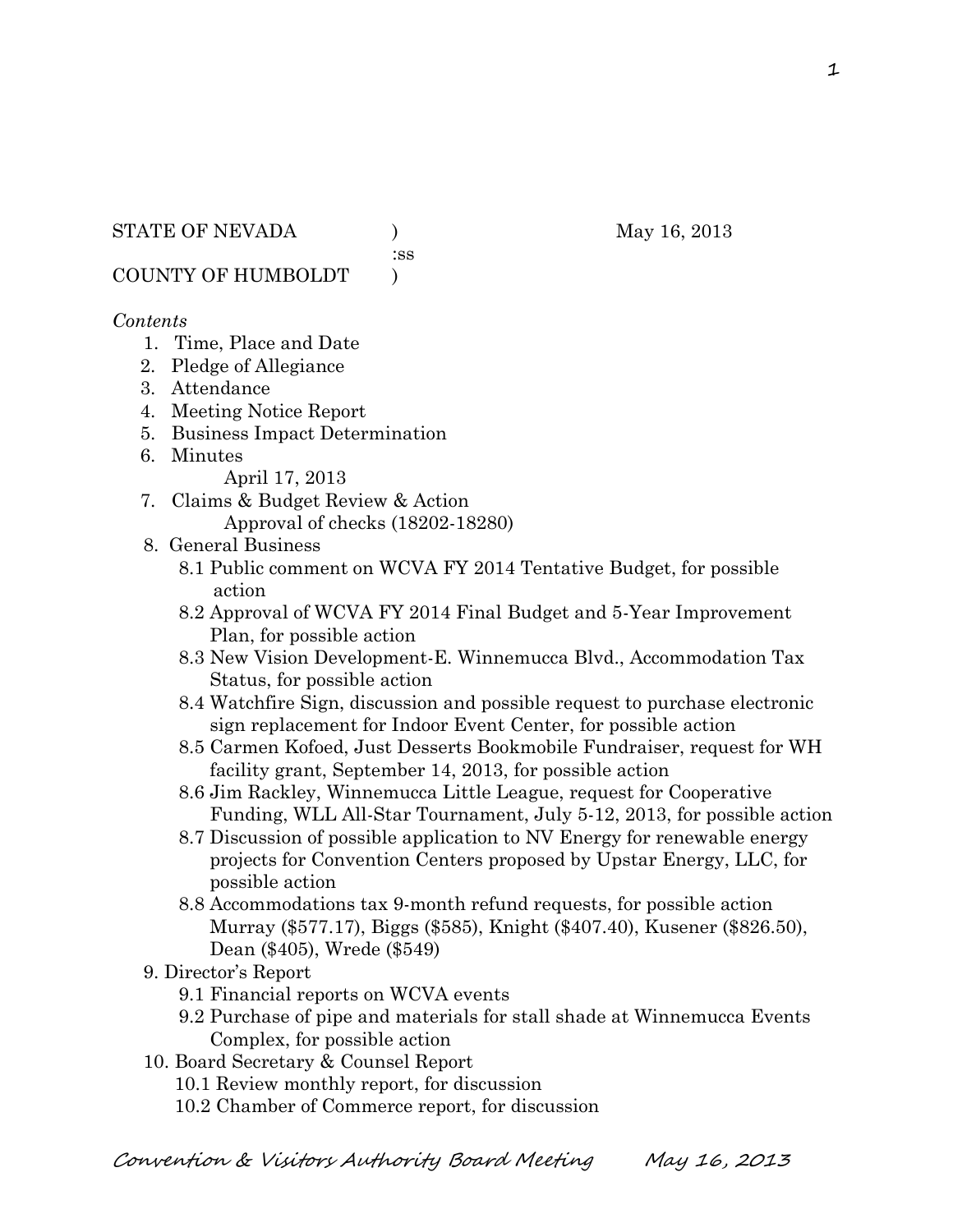- 10.3 Approval of internal policy authorizing Nevada State Bank to act on behalf of WCVA for investment purposes, for possible action
- 11. Board Administrator
	- 11.1 April Financial reports
	- 11.2 Approval to fund Nevada State Bank investment account, for possible action
	- 11.3 Status of room tax audits, for possible action
- 12. Other Reports
- 13. Next Meeting Date
- 14. Adjournment

#### **MINUTES, MAY 16, 2013**

- **1. Time, Place and Date.** The Winnemucca Convention and Visitors Authority met in regular session in full conformity with the law at the Winnemucca Convention Center, East Hall, Winnemucca, Nevada at 3:00 pm on Thursday, May 16, 2013 with Chairman Terry Boyle presiding.
- **2. Pledge of Allegiance.**

| 3. |                                                           | <b>Attendance.</b> Convention and Visitors Authority Board Officials Present: |  |
|----|-----------------------------------------------------------|-------------------------------------------------------------------------------|--|
|    | Terry Boyle                                               | Chairman and Hotel Representative                                             |  |
|    | Rodd William Stowell                                      | Vice Chairman and Business Representative                                     |  |
|    | Jim Billingsley                                           | City Representative                                                           |  |
|    | <b>Bill Macdonald</b>                                     | Secretary and Counsel                                                         |  |
|    | Kendall Swensen                                           | <b>Board Administrator</b>                                                    |  |
|    | Convention and Visitors Authority Board Officials Absent: |                                                                               |  |
|    | Don Stoker                                                | Treasurer and Motel Representative                                            |  |
|    | Dan Cassinelli                                            | County Representative                                                         |  |
|    | <b>Staff Members Present:</b>                             |                                                                               |  |
|    | Kim Petersen                                              | Director                                                                      |  |
|    | <b>Shelly Noble</b>                                       | Administrative Clerk                                                          |  |
|    | <b>Staff Members Absent:</b>                              |                                                                               |  |
|    | None                                                      |                                                                               |  |
|    | <b>Others Present:</b>                                    |                                                                               |  |
|    | Carmen Kofoed                                             | Winnemucca Publishing                                                         |  |
|    | Holly Rudy James                                          | Winnemucca Publishing                                                         |  |
|    | JoAnn Casalez                                             | Winnemucca Little League                                                      |  |
|    | Jeff Dawson                                               | Winnemucca Little League                                                      |  |
|    | Ian White                                                 | Watchfire Signs                                                               |  |
|    | Sunny Johnson                                             | <b>Frontier Community Coalition</b>                                           |  |
|    | Convention & Visitors Authority Board Meeting             | May 16, 2013                                                                  |  |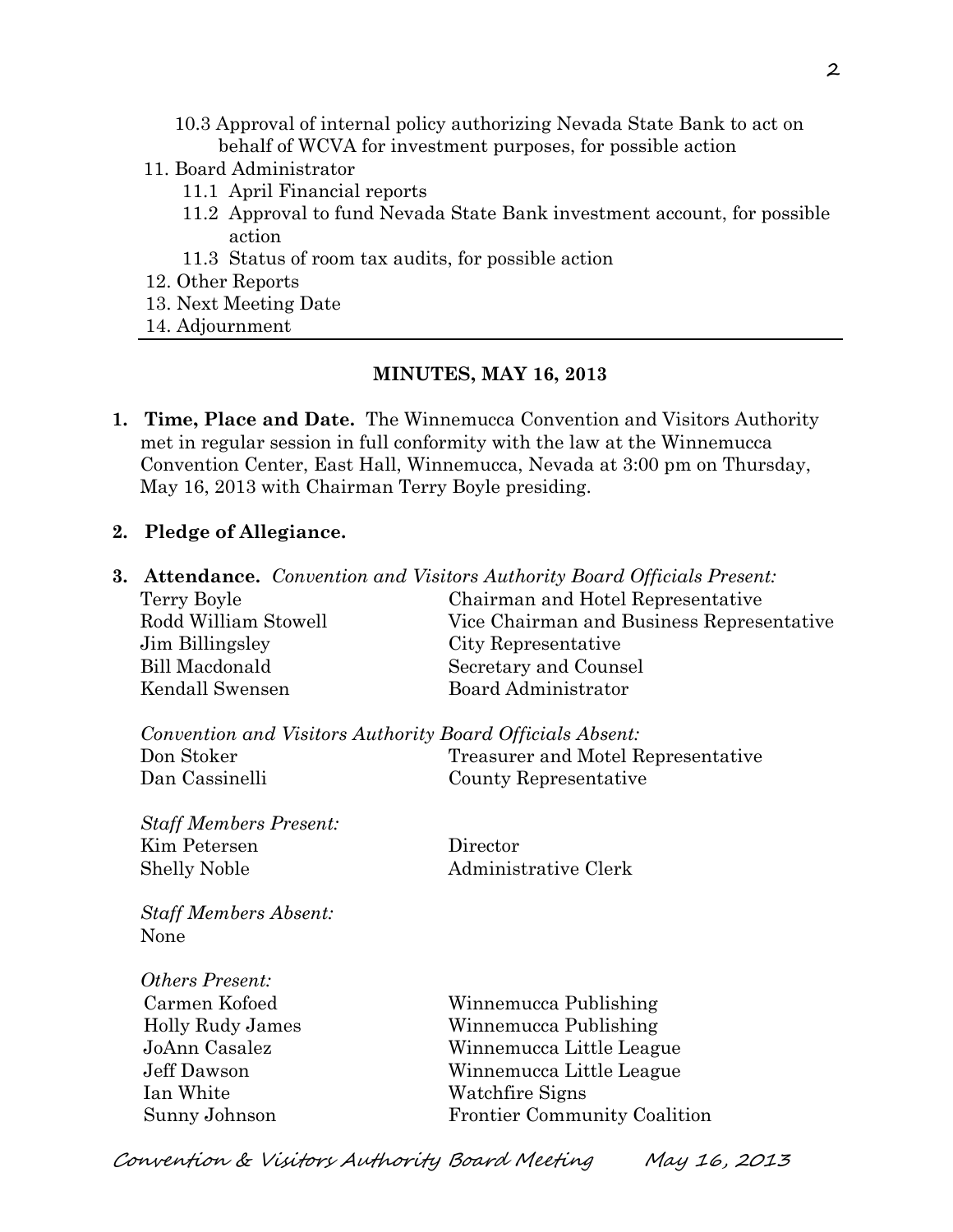| Rob Johnson | <b>Frontier Community Coalition</b> |
|-------------|-------------------------------------|
| Dee Holzel  | Silver Pinyon Journal               |

#### **4. Meeting Notice Report.**

Chairman Boyle reported that notice, including meeting agenda, was posted by Shelly Noble by 9:00 am Monday, May 13, 2013 at Humboldt County Library, Court House, Post Office, City Hall and Convention Center West Hall. No persons have requested mailed notice during the past six months.

**5. Business Impact Determination.** After review of the May 16, 2013 agenda, *Rodd William Stowell made a motion that no proposed agenda item is likely to impose a direct and significant economic burden on a business or directly restrict formation, operation, or expansion of a business. The motion carried, 3-0.* 

#### **6. Minutes.**

Prior meeting minutes of April 17, 2013.

Jim Billingsley will abstain from this vote since he was not at the April 17, 2013 WCVA meeting.

Since Jim was not at the April 17 meeting and we have only two other board members present to vote on the approval of these minutes, we do not have a quorum so this item will be included on the June WCVA agenda.

**7. Claims.** The following claims were submitted for payment and approved on May 16, 2013:

| <b>BANK ACCOUNT</b> | <b>CHECK NUMBERS</b> | AMOUNT       |
|---------------------|----------------------|--------------|
| Nevada State Bank   | 18202-18280          | \$184,799.35 |

*Rodd William Stowell made a motion to approve all claims as submitted. Jim Billingsley will abstain from voting on check #18223 since it is a payment to his business. The motion carried, 3-0.* 

### **8. General Business.**

# **8.1 Public comment on WCVA FY 2014 Tentative Budget, for possible action**

No public comment.

# **8.2 Approval of WCVA FY 2014 Final Budget and 5-Year Improvement Plan, for possible action**

Even though the heading on the agenda had the correct meeting time of 3:00, the agenda items did not show the correct times so this item will be postponed until 4:05 pm today, as listed on the WCVA agenda.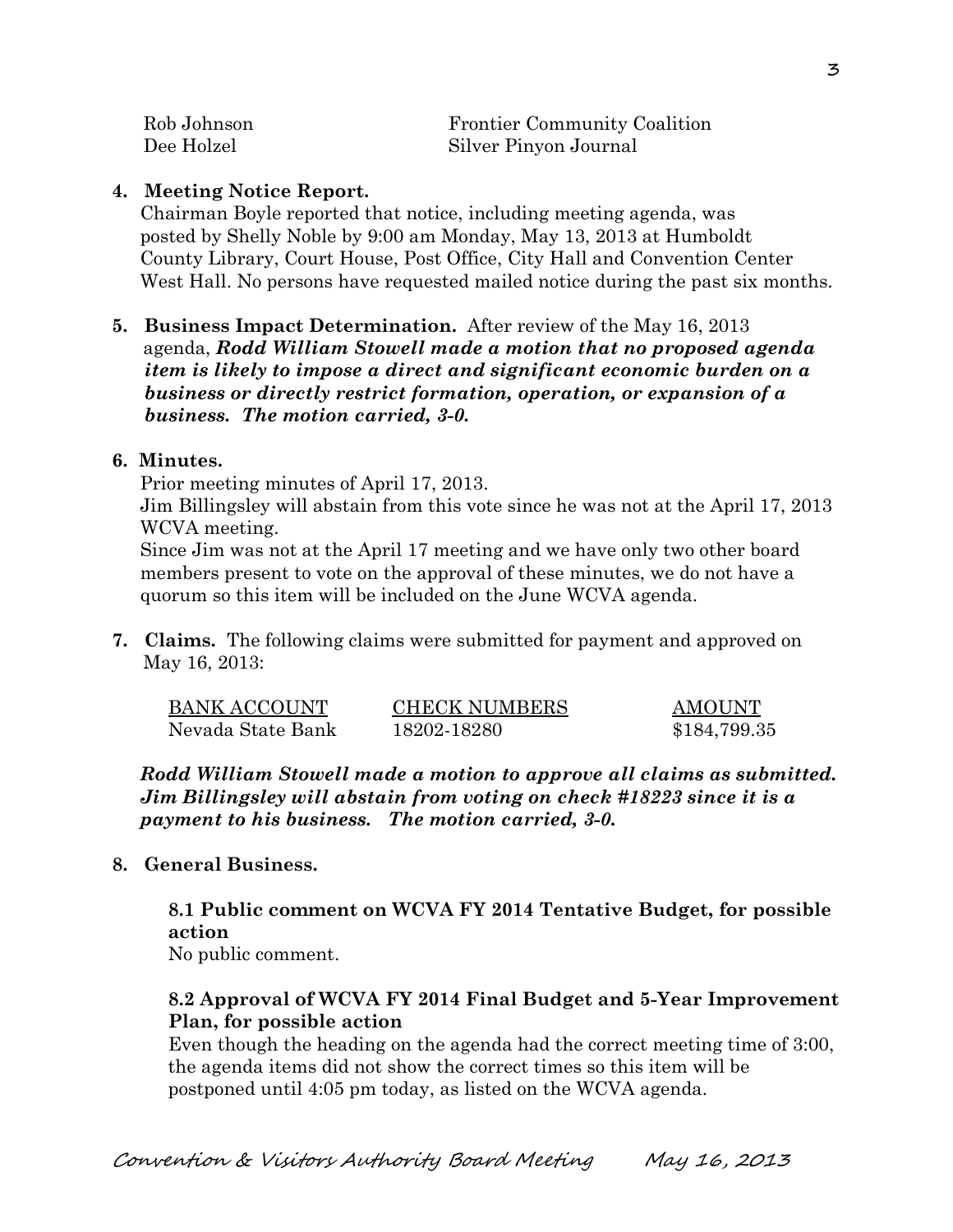## **8.3 New Vision Development-E. Winnemucca Blvd., Accommodation Tax status, for possible action**

At a meeting earlier this week with representatives from New Vision Development, the WCVA and Ag District #3, the arrangement that Allied Nevada Gold Corp/Hycroft Mine has with New Vision Development for the "man camp" tri-plex units at this location was discussed. This portion of the development will not be subject to room tax because the land owner has leased the land to the developer who, in turn, has contracted with Hycroft for use of Units 1 through 70 and Units 128 through 137 of the RV Park, with Hycroft owning the man-camp tri-plexes. None of these units will be open to the public to rent, and so, are not transient housing with rentals and subject to room tax. If, at some point, those spaces are available for rent to the general public then they would be transient housing and subject to room tax.

# **8.4 Watchfire Sign, discussion and possible request to purchase electronic sign replacement for Indoor Event Center, for possible action**

Ian White came before the board with three proposals for the electronic sign at the Event Center.

Option 1:

Keep the existing frame (including advertising boards) and scoreboard portion of the electronic sign and replace the inoperable message center only. All displays are one color.

Estimated cost: \$29,500.

Option 2:

Keep the existing frame (including advertising boards). Replace inoperable message center and scoreboard. This sign would be capable of running videos and streaming advertising. Displays are in full color.

Estimated cost: \$84,300.

Option 3:

This option replaces the entire sign structure with a larger unit. This sign can be configured in variety of ways to maximize scoreboard or sponsor requirements depending on the event, maximize advertising opportunities, run videos of live and recorded events or sponsor commercials to monitors placed around the building as well as the main video screen in the arena. Displays are in full color.

Estimated cost: \$117,910.

Board members all agreed that Option #3 seemed to be the best choice at this time with the disclaimer that if this sign was chosen we would need to make sure that it is utilized for advertising opportunities as much as possible so that some of the cost could be recouped. Due to the dollar amount that was estimated for this project it will have to go out to bid. *Jim* 

*Billingsley made a motion authorizing Director Petersen and Bill Macdonald to work together and get the bid specs together for Option #3 as presented today for the electronic billboard replacement at the*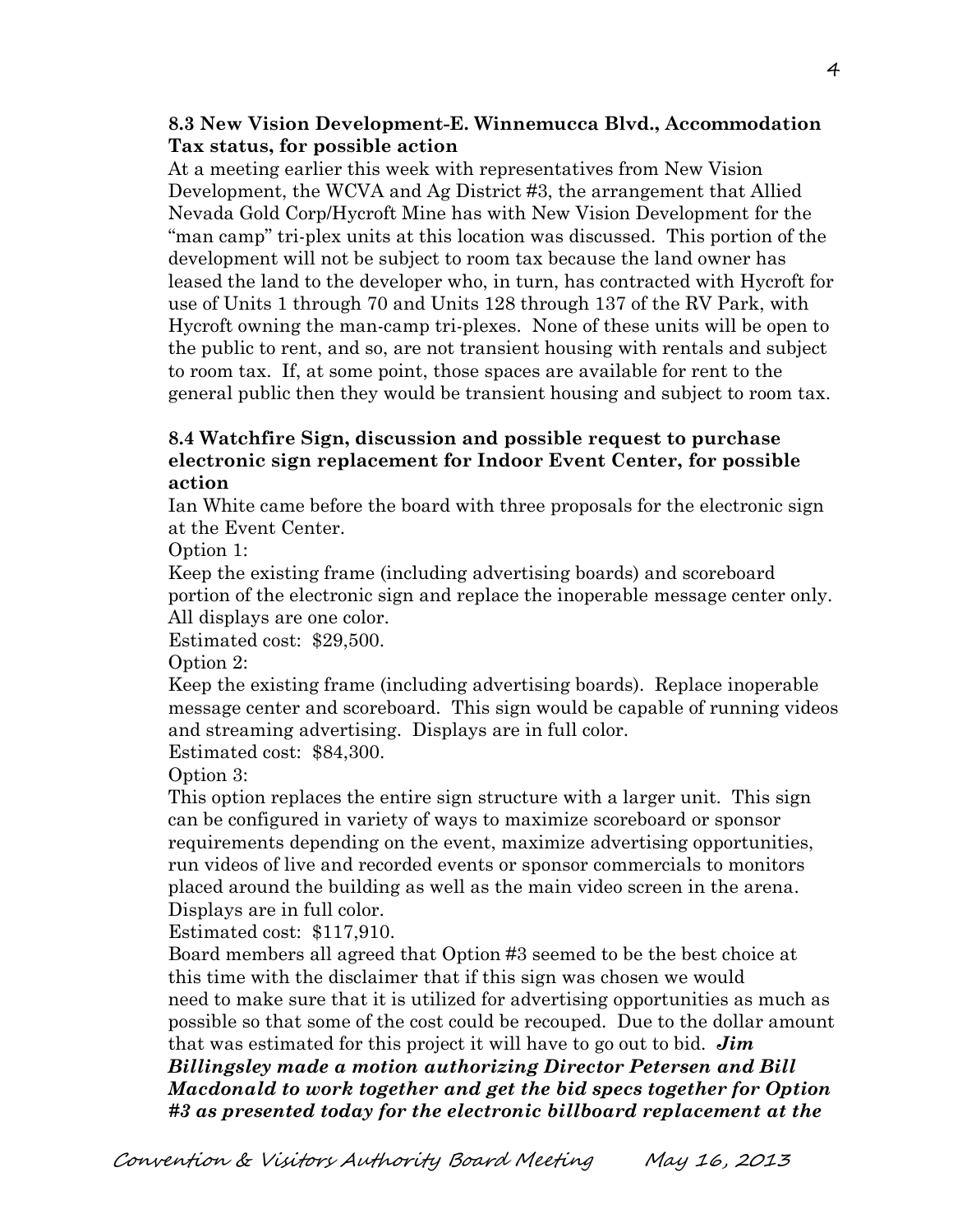#### **8.5 Carmen Kofoed, Just Desserts Bookmobile Fundraiser, request for WH facility grant, September 14, 2013, for possible action**

Ms. Kofoed would like to request use of the West Hall for this event. The organizers are planning for a family-friendly event. Tickets will be sold and there will be raffle prizes as well. Local businesses will be asked to make donations of desserts and raffle prizes. *Terry Boyle made a motion approving a facility grant in the amount of \$600 (West Hall) for the Just Desserts Bookmobile Fundraiser to be held on September 14, 2013. The Humboldt Sun/Carmen Kofoed will be responsible for any other customary Convention Center charges. Motion carried, 3-0.* 

#### **8.6 Jim Rackley, Winnemucca Little League, request for Cooperative Funding, WLL All-Star Tournament, July 5-12, 2013, for possible action**

Jim was unable to be here today so JoAnn Casalez and Jeff Dawson are representing Winnemucca Little League and make this request. WLL will host the 11-12 year old Nevada District 3 All-Stars Tournament June 30-July 7, 2013 (the date has changed since the request form was turned in). It is expected that 8 or 9 baseball teams plus families and coaches will be in town for this event. Ms. Casalez and Mr. Dawson would like to request that WCVA sponsor the tournament program that will be given to each team member. The program will contain team pictures, rosters, autograph pages. The back page will have a city map showing restaurants, motels, parks, etc. Little League will be hosting a welcome bbq for all of the participants and their families. To date, they have received cash donations from the county and the hospital. The hospital will also provide an ambulance at each game, as required by the Little League organization. The city will provide field maintenance. *Jim Billingsley made a motion approving a \$1,000 grant to Winnemucca Little League to be used for expenses related to the 2013 11-12 Nevada District 3 Little League All-Stars Tournament, June 30-July 7, 2013. Motion carried, 3-0.*

Board members asked JoAnn and Jeff if they were aware that this is also the week that Silver State International Rodeo will be in town. This will make it a very busy week in Winnemucca. A lot of the SSIR families stay in their living quarter-horse trailers but, as everyone here knows, there are not a lot of motel rooms available due to the mining activity, so WLL reps may want to get the word out so people can book their rooms as soon as possible. Also, the restaurants will, most likely, be quite busy.

### **8.7 Discussion of possible application to NV Energy for renewable energy projects for Convention Center proposed by Upstar Energy, LLC, for possible action**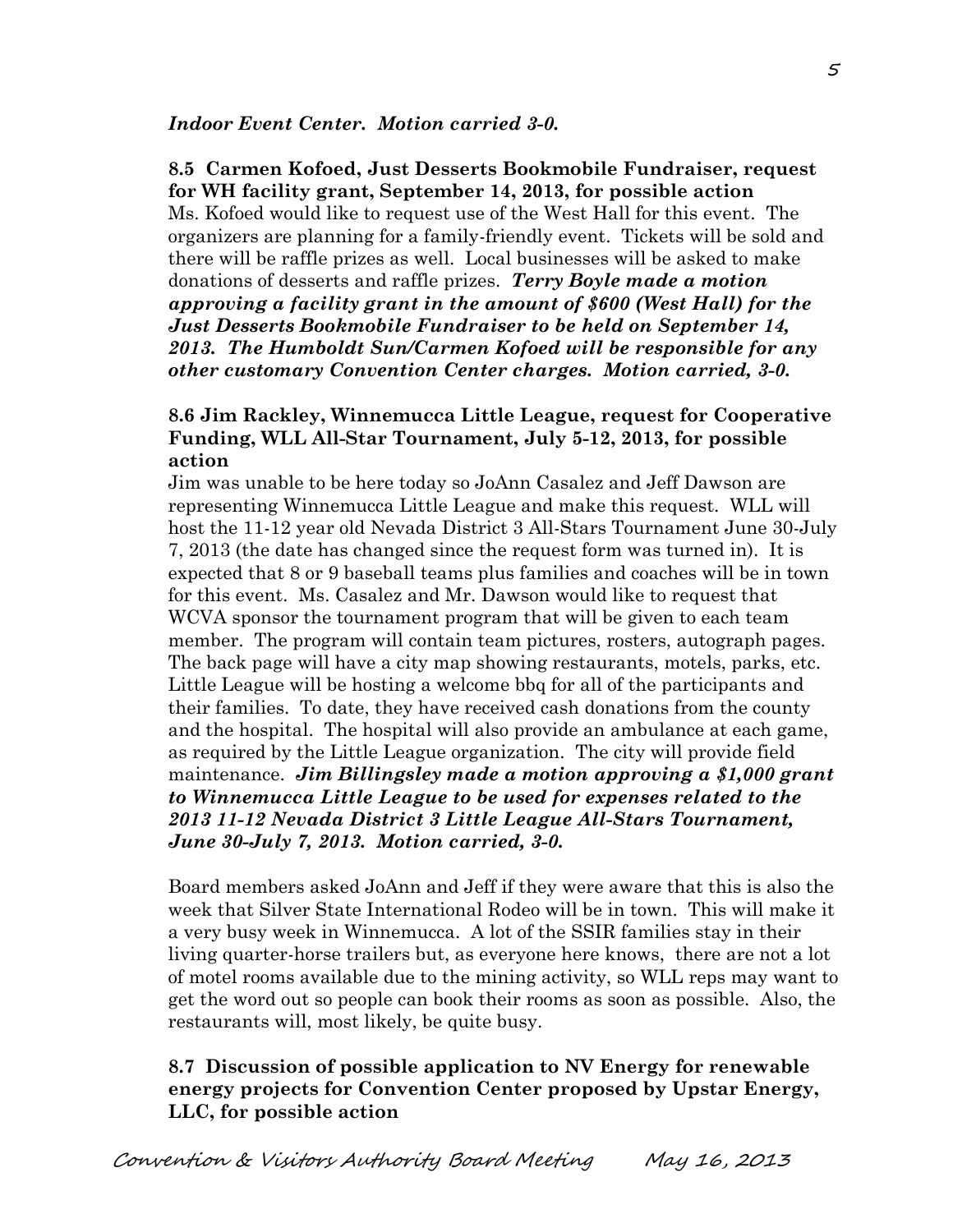Due to an application deadline that would pass before this month's meeting, and after consultation with Board Chairman Boyle, Board Treasurer Stoker and two different NV Energy officials, Director Petersen and Bill Macdonald completed the applications to be part of a renewable energy lottery, which would include the Convention Centers, in a grant program for solar generation projects. Since there would be no expense to the WCVA, a special meeting was not called to discuss the application details with the entire board. Some of these details were discussed at this meeting but we do not even know if we will be chosen to participate in the program. This agenda item is to notify board members that these applications have been submitted and this may come before this board for further action if we are chosen. *Terry Boyle made a motion authorizing Director Petersen and Bill Macdonald to continue their efforts to reduce our cost for power to the East and West Halls of the Winnemucca Convention Center, including these energy lottery applications as presented here tonight. Motion carried, 3-0.* 

**8.8 Accommodations tax 9-month refund requests, for possible action, Murray (\$577.17), Biggs (\$585), Knight (\$407.40), Kusener (\$826.50), Dean (\$405), Wrede (\$549).**

*Terry Boyle made a motion to approve the accommodation tax 9-month refund requests for Audey Murray (\$577.17), Russell Biggs (\$585), Carol Knight (\$407.40), Jared Kusener (\$826.50), David Howard Dean (\$405) and Duane Wrede (\$549). Motion carried, 3-0.* 

**9. Director's Report.**

### **9.1 Financial reports on WCVA events**

Bank reconciliations for the Tri-County Fair and Ranch Hand Rodeo were included in the board packets for review.

### **9.2 Purchase of pipe and materials for stall shade at Winnemucca Events Complex, for possible action**

Last year this board agreed to cover additional stalls as required by Silver State International Rodeo. The fabric was not installed rigidly enough and when the wind caught it, over time, it ripped. Kim is requesting that this board replace the ripped shade cloth and some of the pipe supporting the cloth. He will make sure that this time it is installed very tightly. *Rodd William Stowell made a motion approving up to \$5,000 for materials for replacement of the shade structure for stalls at the Winnemucca Events Complex. Motion carried, 3-0.* 

### **Return to item 8.2 – Approval of WCVA FY 2014 Final Budget and 5-Year Improvement Plan, for possible action**

Bill read in to the record the resolution he prepared explaining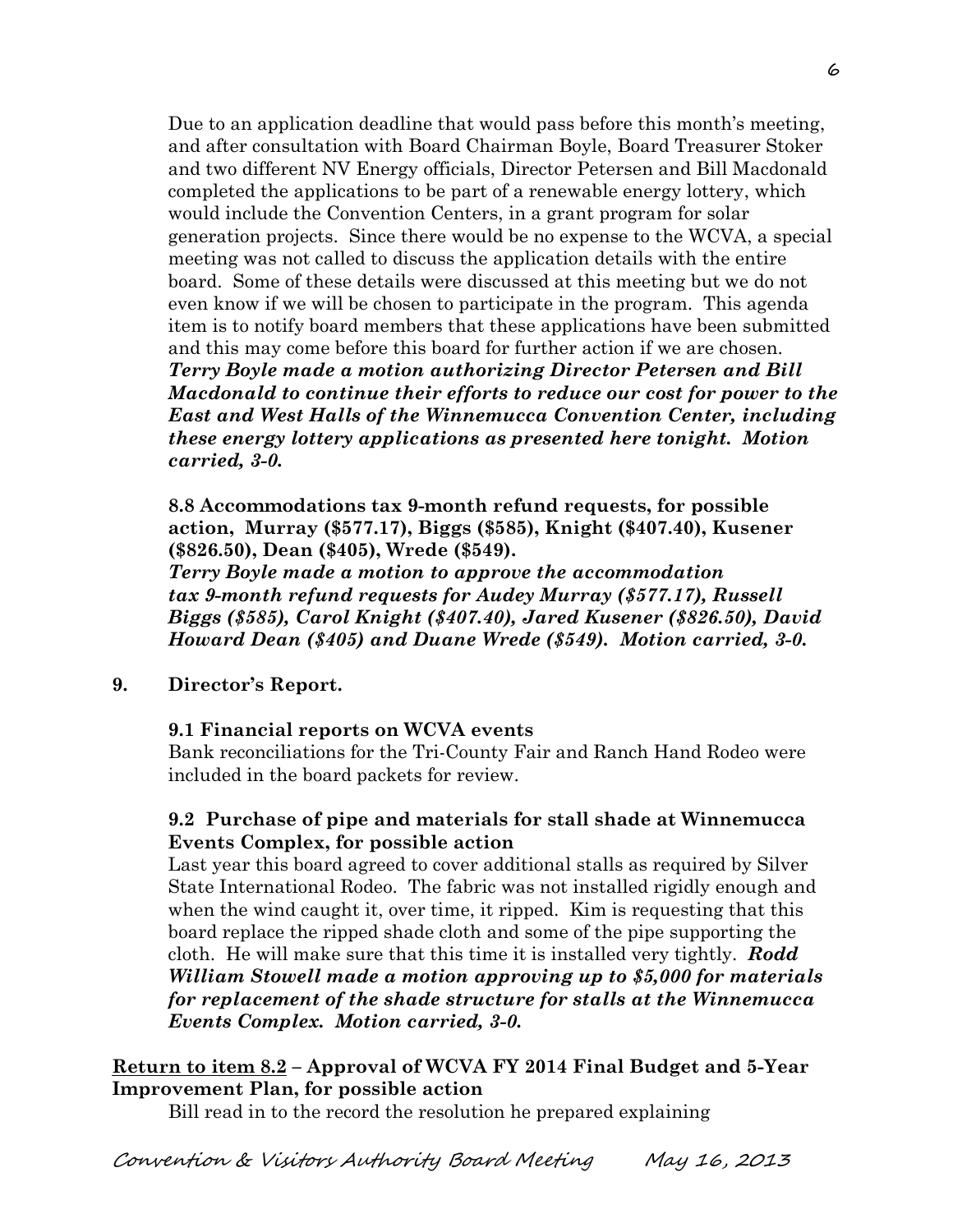the mix-up at The Humboldt Sun with the notice of the budget hearing and accepting the FY 2014 Budget as presented to this board. *Jim Billingsley made a motion accepting the WCVA FY 2014 Budget and 5-Year Improvement Plan as presented. Motion carried 3-0.* 

### **10. Secretary and Counsel, Monthly report.**

**10.1 Review monthly report, for discussion** No report.

**10.2 Chamber of Commerce report, for discussion** This was included in Bill's report.

**10.3 Approval of internal policy authorizing Nevada State Bank to act on behalf of WCVA for investment purposes, for possible action** This policy has not been prepared yet. Kendall and Bill will meet to discuss this further.

#### **11. Board Administrator.**

# **11.1 April Financial Reports, for discussion**

Room taxes continue to be strong.

**11.2 Approval to fund Nevada State Bank investment account, for possible action** No report.

**11.3 Status of room tax audits, for possible action** No report.

### **12. Other Business.**

### **12.1 Frontier Community Coalition Cultural Diversity Dinner**

Sunny Johnson presented the WCVA with a token of their appreciation for the facility grant that this board granted them for their event. She expressed how much the Community Coalition appreciates this board's continued support.

#### **12.2 Tri-County Fair concert**

Ticket sales for the Clay Walker concert are slow, but steady. Board members were given a "Ticket Snapshot" with the details. The opening act has been booked. It's Krystal Keith, daughter of Toby Keith. Kim feels the sales will get stronger as the event gets closer and we do additional advertising.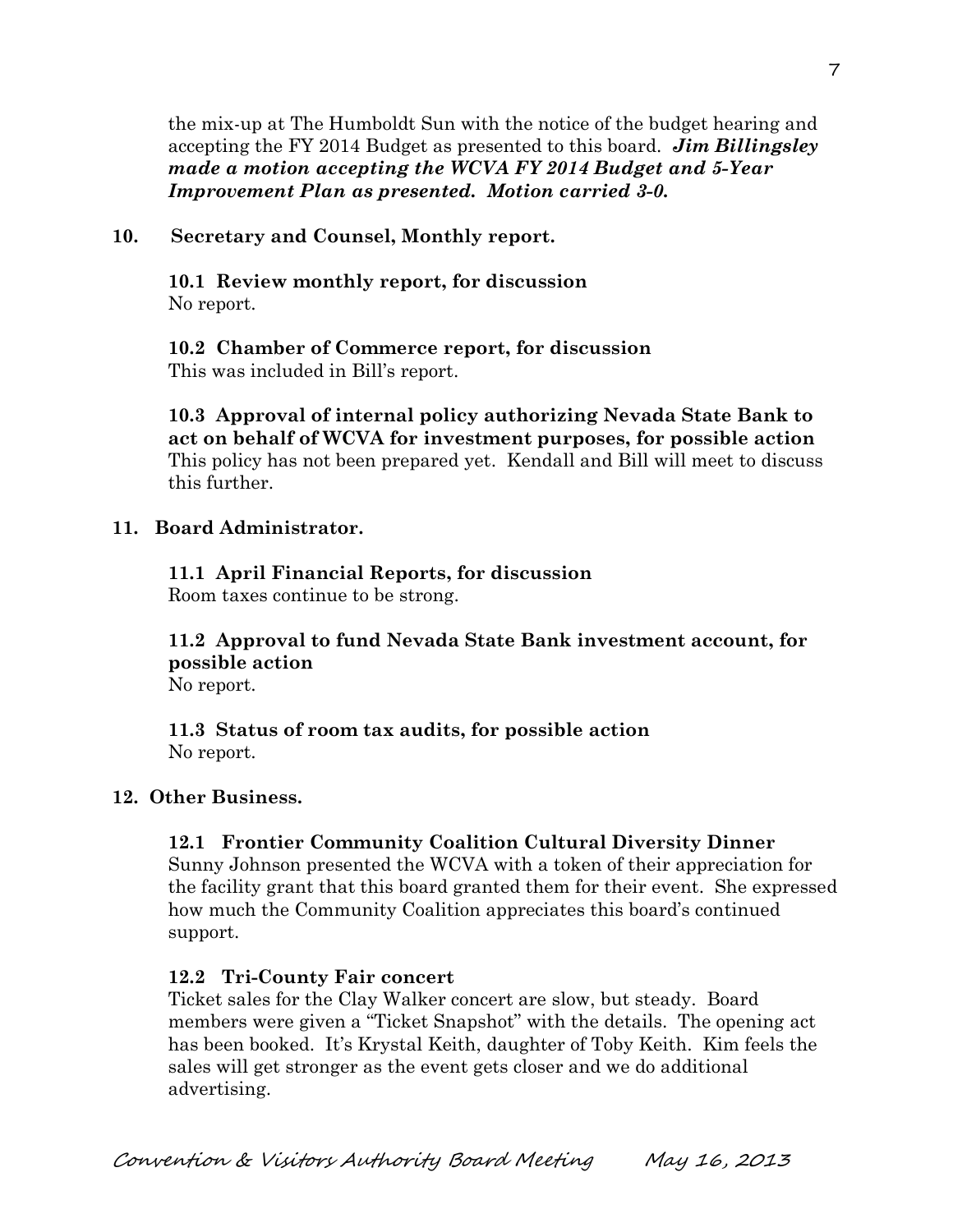## **12.3 Tri-County Fair Sunday event**

Kim has entered into a contract for a truck pull on Sunday of the fair weekend. With the rodeo on Saturday afternoon, concert on Saturday night and the truck pull on Sunday we will have a weekend full of events to keep people coming back each day to the fair.

# **12.4 Recess**

Since this meeting is, officially, our public budget hearing and the public comment section is listed at 4:50 we will adjourn this meeting at this time. Board members agreed to stay and if anyone shows up for public comment this meeting will be re-opened.

# **13. Regular Business. Next Meeting. The Board confirmed the next regular meeting date of Wednesday, June 19, 2013, 4:00 pm.**

**14. Adjourn.** *Rodd William Stowell made a motion to adjourn this meeting. Motion carried,* 3-0. The meeting was adjourned at 4:20 pm to the next regular meeting, or to the earlier call of the Chairman or to the call of any three (3) members of the Board on three (3) working days notice.

Respectfully submitted,

Shelly Noble

 $APPROVED ON \t 2013$ 

As written\_\_\_\_\_\_\_\_\_\_\_\_\_\_\_

As corrected Winnemucca Convention & Visitors Authority Board